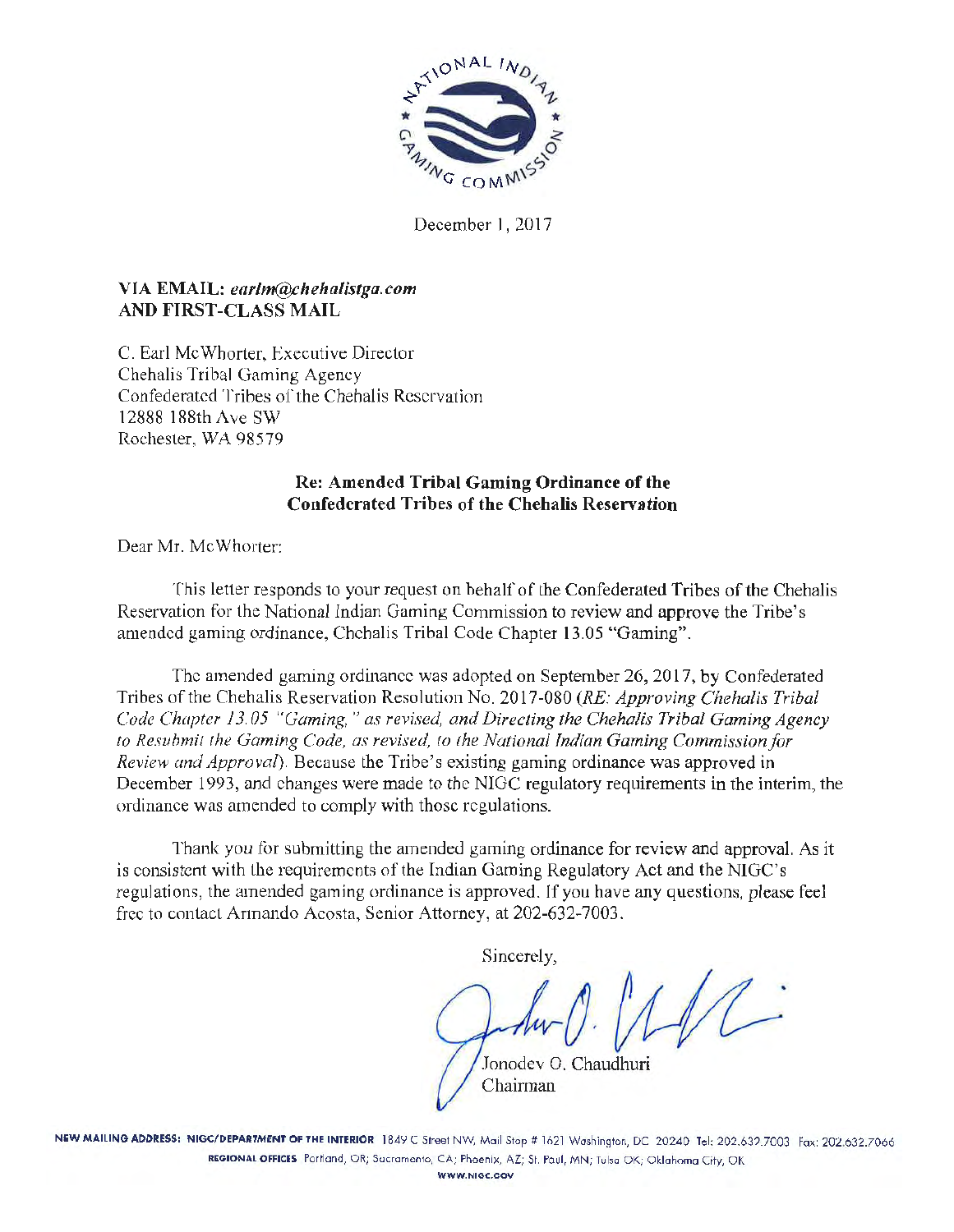

 $I_x$  ,  $A^*$  is if  $A^*$ 

,

# **CONFEDERATED TRIBES of the CHEHALIS RESERVATION**

#### RESOLUTION NO. 2017~ 080

RE: Approving Chehalis Tribal Code Chapter 13.05 "Gaming," as revised and Directing the Chehalis Tribal Gaming Agency to Resubmit the Gaming Code, as revised, to the National Indian Gaming Commission for Review and Approval

Whereas: The Business Committee of the Confederated Tribes of the Chehalis Reservation is the duly constituted governing body of the Chehalis Tribe, in accordance with the Constitution and By-laws adopted by voting members of the Tribe and approved by the Commissioner of Indian Affairs; and

Whereas: The Busfriess Committee is responsible for protecting and enhancing the social, health, educational and economic well-being of Tribal Members; and ! *s* <sup>J</sup>

Whereas: The Tribe has jurisdiction over the Reservation and all trust lands in Indian Country; and

Whereas: The<sup>th</sup>rabe exercises its inherent sovereignty through, among other means, enacting legislation under the Chehalis Tribal Gode to equalize itself and all persons within its jurisdiction; and  $\mathcal{A}_{\mu}^{(1)}$ ,  $\mathcal{A}_{\mu}^{(2)}$ 

Wheteas: Chehalis Tubal Code Chapter 1.6 requires the Business Committee to follow a certain process for enacting new legislation; and  $\{ \}$ .

Whereas: 'The NIGC requested three minor additions to the language of Chapter 13.05 to comply with the Indian Gaming Régularoly Act requirements, which additions to change the basis on which the Business Committee previously complied with the process for enacting new legislation; and

Whereas: The Chehalis Tribal Gaming Agency and the Business Committee have drafted the attached Gaming Ordinance, as revised, for adoption as the new Chapter 13.05 of the Chehalis Tribal Code, the Business Committee approyed this Gaming Ordinance; and

Whereas: The Business Committee has reviewed a tevised draft of the proposed revised Chapter 13.05, a copy of which is attached hereto, and the Business Committee has followed the procedures for adoption of the Gaming Ordinance; and.:  $\frac{1}{2}$ .

: ' .. , ~ r . <sup>I</sup>

Wherease The Tribe<sup>r</sup> is obligated to comply with the Indian Gaming Regulatory Act, 25 U.S.C. § 2701 *et seq.*, and is equired and der 25'C.F.R.: § 522.3 to submit its gaming ordinance to the Chairman of the National Indian Oaming.  $\mathcal{P}_i$  .  $\mathcal{P}_i$  .  $\mathcal{P}_i$  .  $\mathcal{P}_i$  .  $\mathcal{P}_i$  .  $\mathcal{P}_i$  .  $\mathcal{P}_i$  .  $\mathcal{P}_i$  .  $\mathcal{P}_i$  .  $\mathcal{P}_i$  .  $\mathcal{P}_i$  .  $\mathcal{P}_i$  .  $\mathcal{P}_i$  .  $\mathcal{P}_i$  .  $\mathcal{P}_i$  .  $\mathcal{P}_i$  .  $\mathcal{P}_i$  .  $\mathcal{P}_i$  .  $\mathcal{$ 

ow Therefore, Let It Be Resolved: That the Business Committee of the Ghehalis Tribe does heleby approve and adopt the Garning Ordinance replacing the existing Chapter 13.05 of the Chehalis Tribal Code as altached N hereto, and directs the Executive Director of the Chehalis Tribal Garning Agency to submit this brdinance to the Chairman of the National Indian Gaming Commission for approval. The ordinance shall become effective upon  $\|\ \ \|$  .  $\|$  ... approval hy the National Indian Gaming Commission.

# **P.O. BOX 536 • OAKUILLE. WA. 98568 AC 360-213-5911 • FAX 360-273-5914**



 $\int$   $\frac{1}{2}$  Id;

· . , \ *•if* I f .. i'. • Ji *:* I .. I t ' I I• /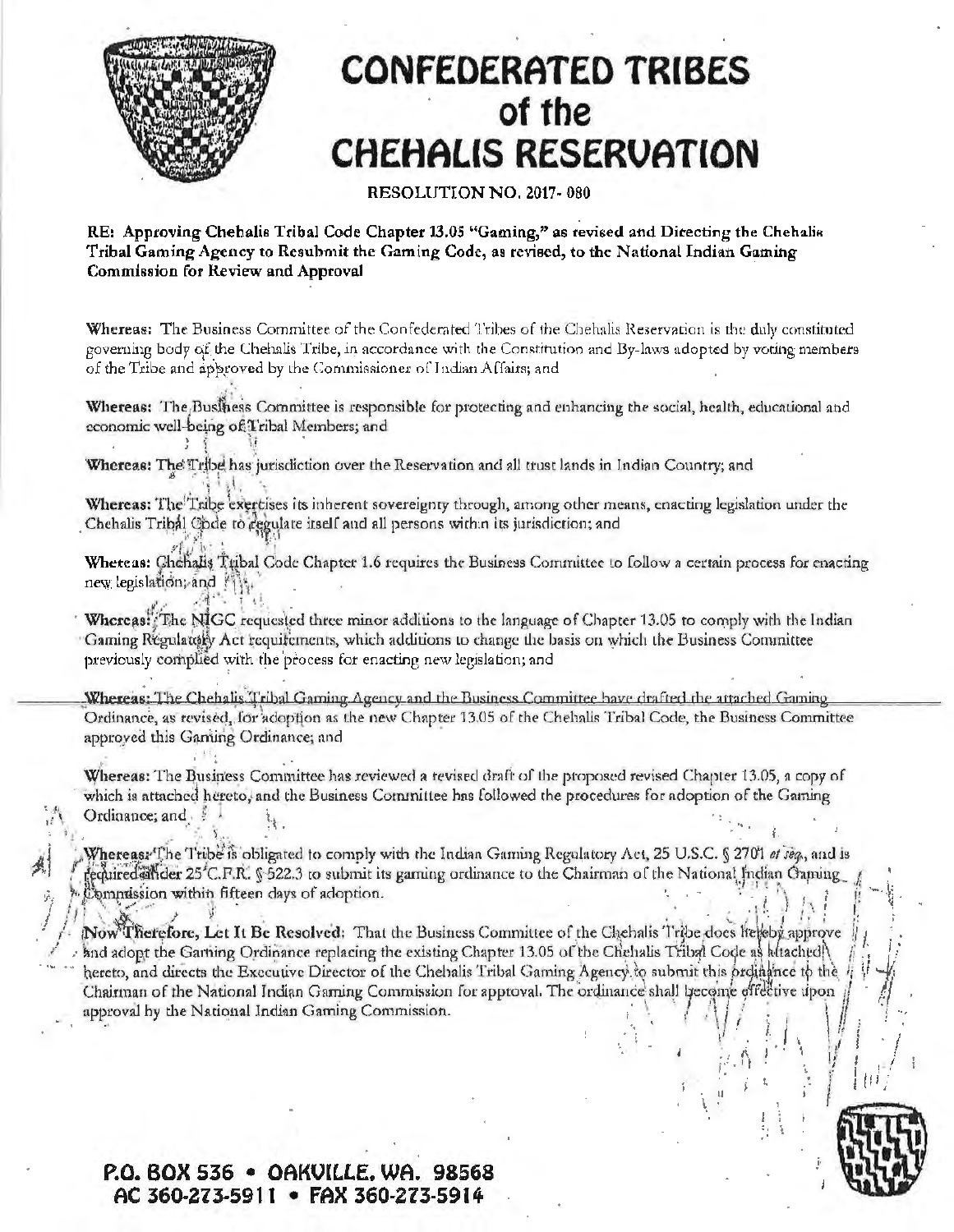#### GAMING

Section 1980

| Sections: |                                 |
|-----------|---------------------------------|
| 13.05.010 | Title.                          |
| 13.05.020 | Purpose.                        |
| 13.05.030 | Definitions.                    |
| 13.05.040 | Chehalis Tribal Gaming          |
|           | Commission - Qualifications.    |
| 13.05.050 | Chehalis Tribal Gaming          |
|           | Commission - Selection.         |
| 13.05.060 | Chehalis Tribal Gaming          |
|           | Commission - Powers and Duties  |
| 13,05.070 | Chehalis Tribal Gaming          |
|           | Commission - Officers; Conduct  |
|           | of Meetings.                    |
| 13.05.080 | Chehalis Tribal Gaming Agency - |
|           | Powers and Duties.              |
| 13.05.090 | Chehalis Tribal Gaming Agency - |
|           | <b>Executive Director.</b>      |
| 13.05.100 | Chehalis Tribal Gaming Agency - |
|           | Employees.                      |
| 13.05.110 | Chehalis Tribal Gaming Agency - |
|           | Duty to Report.                 |
| 13.05.120 | Chehalis Tribal Gaming Agency - |
|           | Activities Prohibited.          |
| 13.05.130 | Chehalis Tribal Gaming Agency - |
|           | Enforcement, Investigations and |
|           | Sanctions.                      |
| 13.05.140 | Chehalis Tribal Gaming Agency - |
|           | Licensing.                      |
| 13.05.150 | Chehalis Tribal Gaming Agency - |
|           | Audits.                         |
| 13.05.160 | Rulemaking                      |
| 13.05.170 | Allocation of Net Revenues.     |
| 13.05.180 | Grievances.                     |
| 13.05.190 | Concurrent Jurisdiction.        |
| 13.05.200 | Law Enforcement Jurisdiction    |
|           | Relating to Gambling-           |
|           | Investigative Authority.        |
| 13.05.210 | Law Enforcement Jurisdiction    |
|           | Relating to Gambling-           |
|           | Jurisdictional Forums.          |
| 13.05.220 | Authorized Gaming.              |
| 13.05.230 | Severability.                   |

#### 13.05.010 Title.

This chapter shall be known as Chapter 13.05 CTC, Chehalis Tribal Gaming Ordinance, and shall become effective upon final approval by the National Indian Gaming Commission (hereinafter ''NIGC"). *(Res. 1995-20, passed Apr. 19, 1995, adopting Res. 95-1, passed* by *the Chehalis Community Council, Apr. 18, 1995; Amended by Res. No. 2013-37, Jun. 4, 2013)* 

## 13.05.020 Purpose.

The General Council and the Business Committee of the Confederated Tribes of the Chehalis Reservation, acting pursuant to the Constitution of the Confederated Tribes of the Chehalis Indian Reservation (collectively hereinafter "Tribe"), with full power to enact ordinances, and further acting pursuant to the Class Ill Gaming Compact between the Tribe and the state of Washington (hereinafter "Compact"), hereby enacts this regulatory ordinance to achieve the following purposes:

A. That there shall be and hereby is created the Chehalis Tribal Gaming Agency ("Agency") as an agency and department of the Chehalis tribal government, whose purpose is to be the single tribal agency primarily responsible for regulatory oversight of Class I, II, and III gaming as defined in the Indian Gaming Regulatory Act (hereinafter "IGRA"), and the Compact.

B. In recognition of the close relationship between professional gambling and organized crime, and except as explicitly authorized hereby: to restrain all persons or entities from seeking profits from professional gambling activities within the Tribe's jurisdiction as defined in its Constitution and Bylaws, Article 11; to restrain all persons from patronizing such professional gambling activities; to safeguard the Indian and non-Indian public of the Tribe against the evils induced by common gamblers and common gambling houses engaged in professional gambling; and at the same time, to avoid restricting participation by individuals in activities and social pastimes, which activities and social pastimes are more for amusement rather than for profit, may have cultural value, do not maliciously affect the Indian and non-Indian public of the Tribe, and do not breach the peace.

C. The Tribe further declares that the exercise of tribal power through this chapter is necessary to protect the right of tribal selfgovemment and to regulate its internal relations so as to protect its political and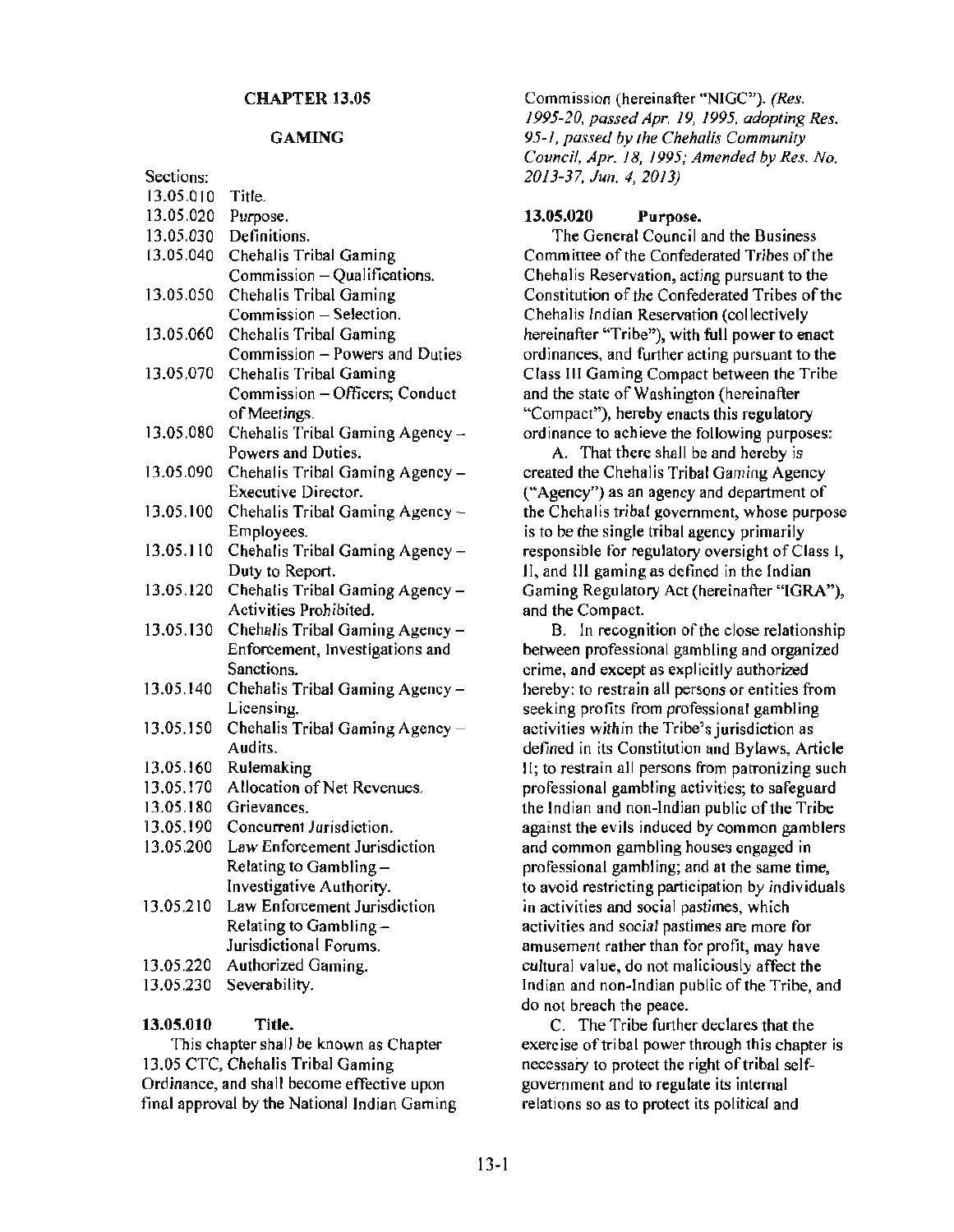economic security.

D. To ensure proper operation and regulation of authorized Class I, Class II and Class Ill gaming activities.

E. To provide revenue for social services, Jaw enforcement, and other services provided by the Chehalis Tribe for the protection and welfare of the Chehalis tribal community.

F.To allow tribal members and guests to participate in certain fonns of Class I, Class 11 and Class III gaming activities as authorized pursuant to the *Compact.(Res. 1995-20, passed Apr. 19, 1995, adopting Res. 95-1, passed by the Chehalis Community Council. Apr. 18, 1995; Amended by Res. No. 2013-37. Jun. 4, 2013)* 

#### 13.05.030 Definitions.

The following terms when used in this chapter shall have the meaning set forth in this section:

"Agency" means the Chehalis Tribal Gaming Agency. This includes Agents, Soft Count Inspectors, and Surveillance Observers, including managers and supervisors hired by the Chehalis Tribal Gaming Agency Executive Director to enforce certain federal, state, and Tribal laws, policies, and procedures in the Gaming Facility.

"Class I gaming'' means social games solely for prizes of minimal value as determined by the Tribe, or traditional forms of Indian gaming engaged in by individuals as a part of, or in connection with, bona fide tribal ceremonies or celebrations;

"Class II gaming" means:

I. The game of chance commonly known as bingo {whether or not electronic, computer, or other technologic aids are used in connection therewith):

a. Which is played for prizes, including monetary prizes, with cards bearing numbers or other designations,

b. In which the holder of the card covers such numbers or designations when objects, similarly numbered or designated are drawn or electronically determined, and

c. In which the game is won by the first person covering a previously designated arrangement of numbers or designations on such cards, including (if

played in the same location) pull-tabs, lotto, punch boards, tip-jars, instant bingo, and other games similar to bingo, and

2. Non-banking card games that:

a. Are explicitly authorized by the laws of the state, or

b. Are not explicitly prohibited by the laws of the state and are played at any location in the state, but only if such card games are played in conformity with those laws and regulations (if any) of the state regarding hours or periods of operation of such card games or limitations on wagers or pot sizes in such card games.

3. Notwithstanding any other provision of this subsection, the term "Class II gaming" includes those card games played in the state pf Washington, that were actually operated in such state by an Indian tribe on or before May l, 1988, but only to the extent of the nature and scope of the card games that were actually operated by an Indian tribe in such state on or before such date as determined by the Chairman of the NIGC.

4. Notwithstanding any other provision of this subsection, the term "Class II gaming" includes, during the one-year period beginning on October 17, 1988, any gaming that was legally operated on Indian lands or before May I', 1988, if the Indian tribe having jurisdiction over the lands on which such gaming was operated requests the state, no later than the date that is 30 days after October 17, 1988, to negotiate a tribal-state compact under 25 u.s.c. § 2710 (d)(3).

"Class III gaming" means all forms of gaming that are not Class I or Class JI gaming.

"Commission» means the Chehalis Tribal Gaming Commission elected by the Chehalis Tribal General Council.

"Gaming Facility" means the building, including the room or rooms in which Class HI Gaming activities as authorized by the Compact are conducted on Tribal Lands.

"Gaming Operation" means the enterprise operated by the Tribe on Tribal Lands for the conduct of Class Ill gaming in any Gaming Facility.

"Key Employee" means:

1. A person who performs one or more of the following functions:

a. Bingo caller;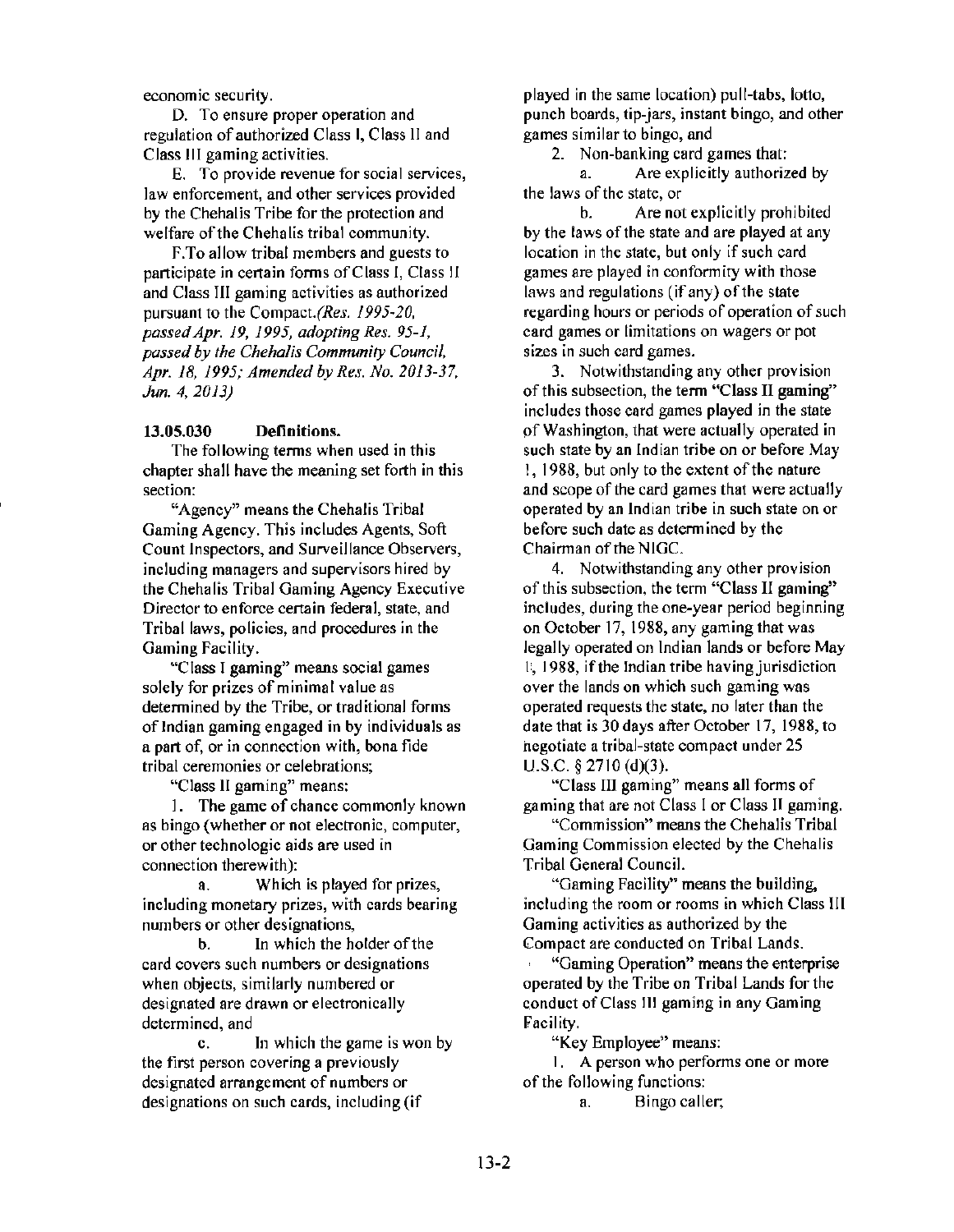- b. Counting room supervisor;
- c. Chief of security;<br>d. Custodian of gam

Custodian of gaming supplies

or cash

- e. Floor Manager;<br>f. Pit boss:
- Pit boss:
- g. Dealer;
- h. Croupier;<br>i. Approver
- 1. Approver of credit; or
- j. Custodian of gambling

devices, including persons with access to cash and accounting records within such devices;

2. If not otherwise included, any other person whose total cash compensation is in excess of \$50,000.00 per year;

3. If not otherwise included, the four most highly compensated persons in the gaming operation; or

4. Any other person designated by the Tribe as a key employee.

"Net revenues" means gross revenues of a gaming activity less amounts paid out as, or paid for, prizes and total gaming-related operating expenses, including all those expenses of the gaming operation commonly known as operating expenses and nonoperating expenses consistent with professional accounting pronouncements, excluding management contract fees.

"Player" means a natural person who engages, on equal terms with the other participants, and solely as a contestant or bettor, in any form of gambling in which he or she may not receive or become entitled to receive any profit therefrom other than personal gambling winnings, and without otherwise rendering any material assistance to the establishment, conduct or operation of a particular gambling activity. A natural person who gambles at a social game of chance on equal terms with the other participants therein does not otherwise render material assistance to the establishment, conduct or operation thereof by performing, without fee or remuneration, acts directed toward the arrangement or facilitation of the game, such as inviting persons to play, permitting the use of premises therefor, and supplying cards or other equipment used therein.

"Primary Management Official" means any of the following:

I. The person(s) having management responsibility for a management contract.

2. Any person who has authority:<br>a. To hire and fire employ

a. To hire and fire employees; or<br>b. To set un working policy for

To set up working policy for the gaming operation; or

c. The chief financial officer or other person who has financial management responsibility.

*3.* Any other person designated by the Tribe as a primary management official.

"Punch boards" and "pull-tabs" shall be given the usual and ordinary meaning as of January 1, 1982; or as otherwise defined by the Tribe by rule or regulation.

"Sports pool" means a game of wagers, on a regularly scheduled athletic contest, of one hundred squares wherein each square is sold for not more than ten dollars (wager) plus an administrative charge payable to the Tribe of not more than fifty cents per ten-dollar wager. All wagers shall be awarded to winners as prizes. All other provisions of state law established in RCW 9.46.0335, as of December 21, 1992 and as thereafter amended, regarding the conduct of sports pools are hereby adopted by the Tribe and incorporated by reference, and shall be applicable, in accordance with Compact Section HI, F.

"State Gaming Agency" Means the Washington State Gambling Commission, or such other agency formed under Washington State law to replace or perform the duties of the Washington State Gambling Commission.

"Tribal Law Enforcement Agency" means the police force of the Confederated Tribes of the Chehalis Reservation established and maintained by the Tribe pursuant to the !fribe's powers of self-government to enforce the law within Tribal Lands. *(Res. 1995-20, passed Apr. 19, 1995, adopting Res. 95-1, passed by the Chehalis Community Council, Apr. 18, 1995; Amended by Res. No. 2013-37, Jun. 4, 2013)* 

#### 13.05.040 Chehalis Tribal Gaming Commission - Oualifications.

A. The Business Committee shall require that all persons being considered for appointment submit to a background investigation and state and tribal licensing requirements for Class 11 and Class III gaming.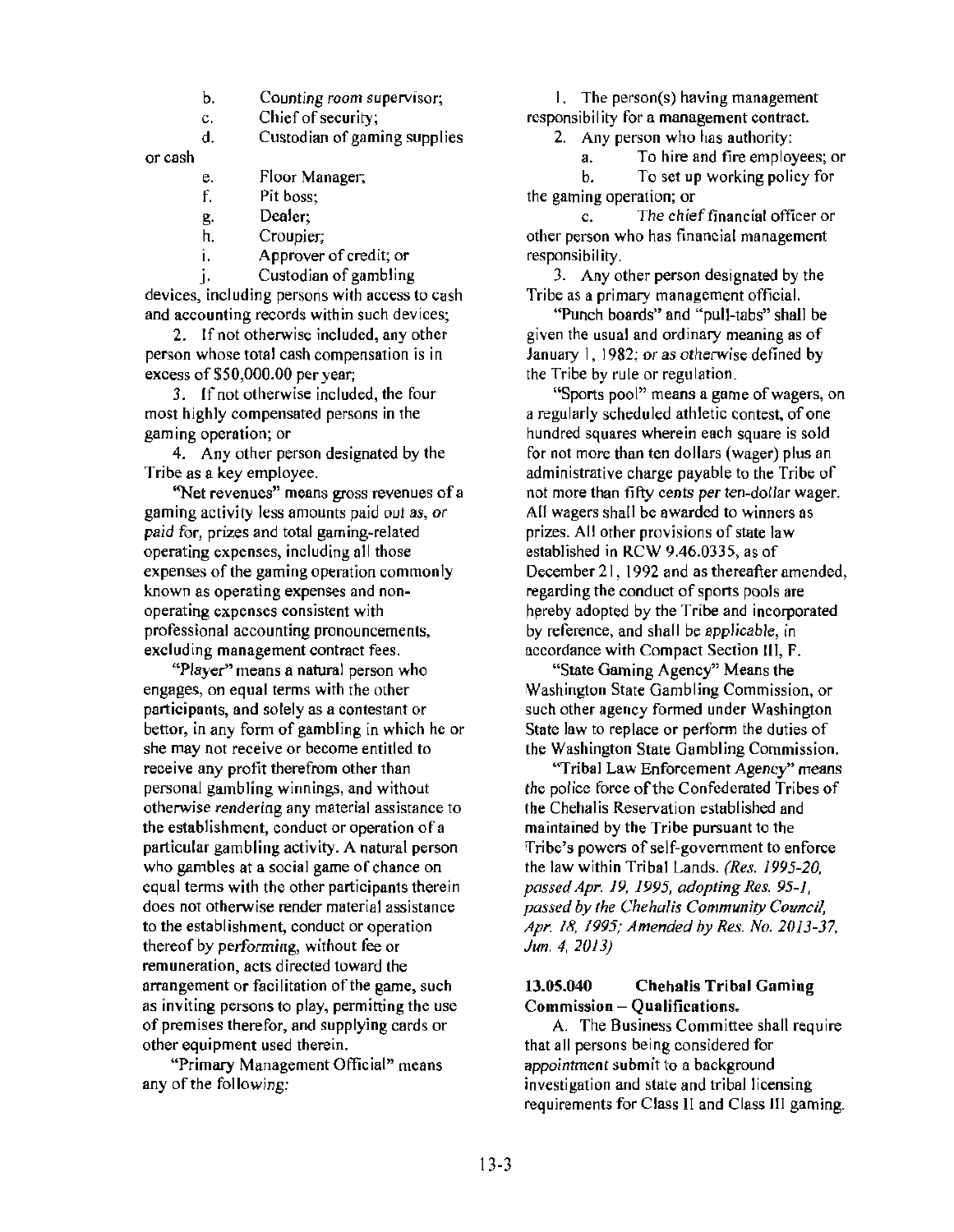B. No person may be a commissioner unless they are a duly enrolled member of the Tribe and at least twenty-one (21) years of age.

C. No person may be a commissioner if they have been convicted of a felony or misdemeanor indicating that such person would be determined to be a person whose prior activities, criminal record, or associations pose a threat to the effective regulation of gaming or create or enhance the chances of unfair or illegal practices, methods and activities in the conduct of the gaming activities permitted pursuant to the Compact; or if the person has violated, failed or refused to comply with the provisions, requirements, conditions, limitations or duties imposed by any provision of the Compact.

D. Notwithstanding anything herein to the contrary, in the absence of other violations, it shall not be automatic grounds for removal of a commissioner or ineligibility to serve on the Commission if such person has been charged or convicted of the following nongambling related offenses:

I. Hunting or fishing offenses; or

2. A cigarette or alcohol sales offense.

E. Within thirty (30) days of their appointment to the Commission, all commissioners shall be required to certify in writing to the Chairman of the Chehalis Tribal Business Committee that the commissioner has read and is familiar with the contents of this ordinance and the Compact. *(Res. 1995- 20, passed Apr. 19, 1995, adopting Res. 95-1, passed* by *the Chehalis Community Council, Apr. 18, 1995)* 

## **13.05.050 Chehalis Tribal Gaming Commission - Selection.**

A. The Commission shall consist of five members appointed by the General Council, upon an election called by the Business Committee at a regularly-scheduled General Council Meeting. Absentee ballots will not be valid. Once elected, the members of the Commission shall decide who among them shall serve as chair, vice-chair, secretary, treasurer, and commission member. Members

of the Commission shall be known as "commissioners," who shall hold terms as follows:

I. Three-year terms, provided of the first appointed commissioners,

|                  | а. | Two shall hold a      |
|------------------|----|-----------------------|
| three-year term, |    |                       |
|                  | b. | Two shall hold a two- |
| year term, and   |    |                       |
|                  |    | One shall hold a one- |

year term.

2. Commissioners shalt hold office until their successors are duly appointed and qualified, which successors shall all hold three-year terms.

B. No employee of any tribal Class I, II, or Ill gaming operation as defined in IGRA or any non-tribal gaming operation may be a commissioner or an employee of the Agency.

C. In case of a vacancy on the Commission, the Commission shall, within seven (7) days of such vacancy, make a written recommendation to the Business Committee of a person to fill such vacancy. Within thirty (30) days of receiving such written recommendation from the Commission, the Business Committee shall appoint a commissioner to serve in the vacated position for the unexpired term, provided that such person need not be the person recommended by the Commission but, provided further, that if the Business Committee does not appoint a replacement for the vacancy within thirty (30) days of receiving the Commission's recommendation, the person recommended by the Commission shall serve in the vacated position for the unexpired term provided such person meets a ll other applicable requirements for service on the Commission..

D. If a commissioner shall die, resign, be removed from office, or be found guilty while .in office of a felony or misdemeanor involving dishonesty in any tribal, state, or federal court, the Business Committee shall declare that commissioner's position vacant and shall appoint a successor to fill the unexpired term.

E. A member of the Commission may be removed by vote of the majority of the Business Committee, after notice and an opportunity for a hearing is given.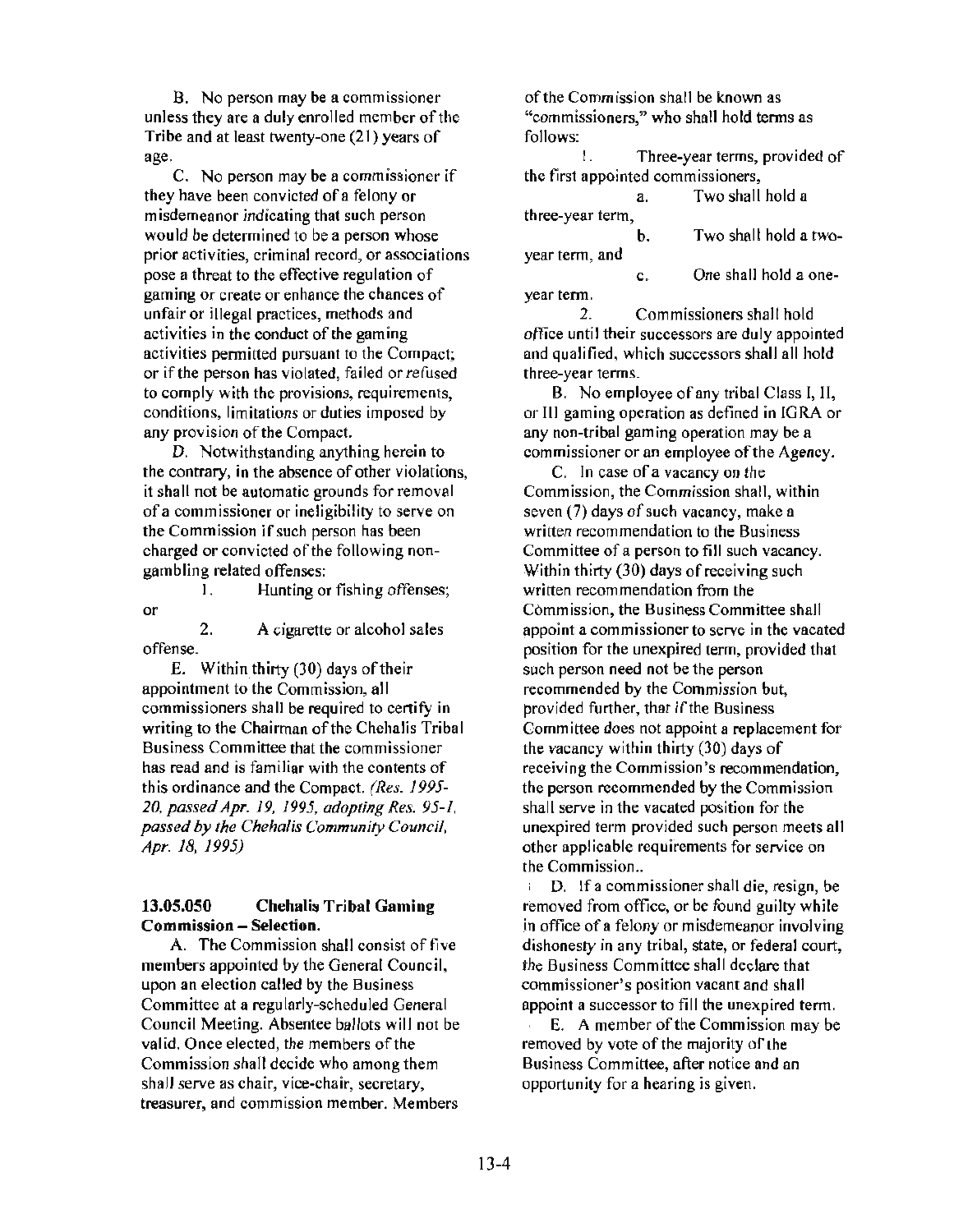I. Removal shall be only for cause, such as the inability or unwillingness to perform duties necessary to the office, misuse of funds, or under the provisions of subsection (2) below.

2. A commissioner may be removed upon specific written charges filed by the Commission or by the Business Committee and with a majority vote of the Business Committee due to: an arrest and/or conviction of that commissioner of any crime; failure to attend Commission meetings; failure to comply with applicable rules of conduct; or inefficiency, misconduct, malfeasance and/or misfeasance in office. However, such commissioner shall be given a written statement of the charges against him or her at least ten (10) days before the meeting of the Business Committee at which he or she is to appear, and shall be given an opportunity to answer any and all charges at the meeting before a vote is taken in the matter. The decision of the Business Committee shall be final and non-appealable. Removal of any commissioner by the Business Committee shall disqualify such member for reappointment to the Commission. *(Res. 1995- 20, passed Apr. 19, 1995, adopting Res. 95-1, passed by the Chehalis Communiry Council, Apr. 18, 1995; Amended* by *Res. No. 2013-37, Jun. 4, 2013)* 

### 13.05.060 Chehalis Tribal Gaming Commission - Powers and Duties.

The Chehalis Tribal Gaming Commission exercises certain powers delegated to the Commission by the Business Committee for the purpose of ensuring that the Tribe remains in compliance with the Compact, IGRA, and other applicable laws. To accomplish this purpose, the Commission shall perfonn lhe following functions and duties:

A.Interview and hire a candidate for appointment as Tribal Gaming Agency Executive Director when the Executive Director position becomes vacant.

B. Review the monthly, quarterly, and other regular summary repons provided by the Tribal Gaming Agency pursuant to this

chapter. Individual incident reports shall be provided to the Commission as directed by the Chair of the Commission or his or her designee. Incident reports and all related materials concerning the appeal of a Tribal Gaming Agency action shall be provided to the Commission during the appeal process;

C. Hear appeals of actions taken by the Tribal Gaming Agency and prescribe the procedures for the conduct of appeal hearings;

D.Maintain the confidentiality of information received by the Commission concerning the Gaming Operation and the actions of the Agency; except that no Commissioner shall be deemed to breach this duty of confidentiality should the Commissioner disclose information which he or she is obligated to report under the terms of this chapter or other applicable law, so long as the disclosure is perfonned in the manner required by this chapter or other applicable law. Any other disclosure or release of ~onfidential information shall be considered Commissioner misconduct and grounds for removal of the Commissioner under the rules of this chapter.

E. Advise the Tribal Gaming Agency Executive Director on matters relating to implementation of the requirements of this chapter, the Compact, IGRA, and other laws, rules, and regulations applicable to tribal gaming.

F. Comply with rules of conduct эř. applicable to Tribal Gaming Agency Agents under Standard Operating Procedures approved by the Business Committee, including without limitation rules regarding fraternization, conduct, gambling, and consumption of alcohol. A violation of these rules shall be considered Commissioner misconduct and grounds for removal of a Commissioner under the rules of this chapter.

· · G. Review the proposed annual budget for the Tribal Gaming Agency set forth in :J;J.05.090 of this Chapter prior to its submission to the Business Committee for approval.

li3.0S.070 Chehalis Tribal Gaming Commission - Officers; Conduct of Meetings.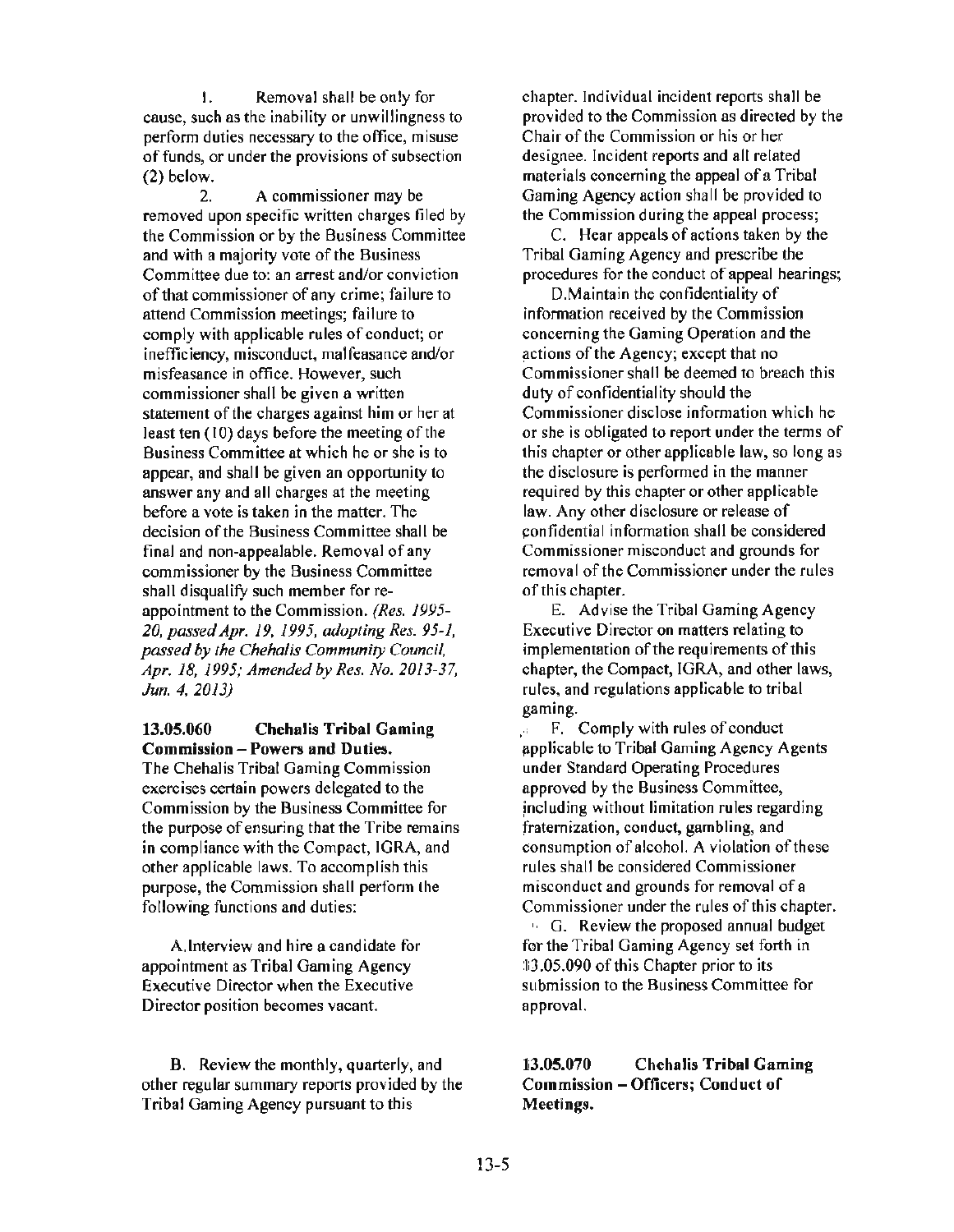A. The chair of the Commission shall preside over all meetings of the Commission, shall perform all duties of a chair, and shall exercise any authority delegated to him or her by the Commission. The chair may vote and shall be counted in the establishment of a quorum.

B. The vice-chair shall assist the chair when called upon to do so and will preside in the absence of the chair. When presiding, the vice-chair shall have all the rights, privileges and duties as well as responsibilities of the chair.

C. The secretary shall conduct all Commission correspondence and shall keep an accurate record of all matters transacted at Commission meetings. It shall be the secretary's duty to promptly submit to the Secretary of the Business Committee all minutes of regular and special meetings of the Commission.

D. A quorum shall be three commissioners.

E The principal office of the Commission shall be at such place as designated by the Business Committee. The Commission shall hold meetings at least quarterly and at such other times as may be called by the chair or upon written request to the chair by any other commissioner or at the direction of the Business Committee.

F. Commissioners may be compensated and receive reimbursement for their expenses as determined by the Business Committee.

G. All Commission meetings shall be open to Chehalis tribal members, except hearings for revocation or suspension of licenses which may be held in closed session in the discretion of the Commission.

H. The Commission shall give prior notice, including an agenda and/or description of all topics slated for discussion, of all Commission meetings to the Business Committee, who may send at least one of its members to each Commission meeting, if available. A Business Committee member need not be present to conduct a Commission meeting. *(Res. 1995-20, passed Apr. 19, 1995, adopling Res. 95-1. passed by ihe Chehalis Community Council, Apr. 18, 1995; Amended by Res. No. 2013-37, Jun. 4, 2013)* 

#### 13.05.080 Chehalis Tribal Gaming Agency- Powers and Duties.

A. The primary responsibility for the onsite regulation, control and security of the Gaming Operation authorized by the Compact, and for the enforcement of the Compact within Tribal Lands, shall be that of the Agency and the Tribal Law Enforcement Agency. The Agency shall perform the following functions:

l. Enforce in the Tribe's Gaming Operation, including the Tribe's Gaming Facility, all relevant laws and ordinances;

2. Ensure the physical safety of patrons in the Gaming Facility;

3. Ensure the physical safety of personnel employed by the Gaming Facility;

4. Ensure the physical safeguarding of assets transported to and from the Gaming Facility and cashier's cage department;

5. Protect the patrons and the Gaming Operation's property from illegal activity;

6. Temporarily detain, to the extent of its authority and in cooperation with the Tribal Law Enforcement Agency, persons who may be involved in illegal acts for the purpose of notifying the appropriate law enforcement authorities; and

7. Record, in a permanent and detailed manner, any and all unusual occurrences within the Gaming Facility. Each incident, without regard to materiality, shall be assigned a sequential number and, at a minimum, the following information shall be recorded into the computer system by the Agency as part of their daily log. These logs can be accessed by date of entry by the Agency. Furthermore, all occurrences requiring an incident report will be assigned a sequential number and will at least include the following:

|                               | a. | The assigned number; |  |  |
|-------------------------------|----|----------------------|--|--|
|                               | b. | The date of the      |  |  |
| incident;                     |    |                      |  |  |
|                               | c. | The time of the      |  |  |
| incident;                     |    |                      |  |  |
|                               | d. | The nature of the    |  |  |
| incident;                     |    |                      |  |  |
|                               | e. | The person( $s$ )    |  |  |
| involved in the incident; and |    |                      |  |  |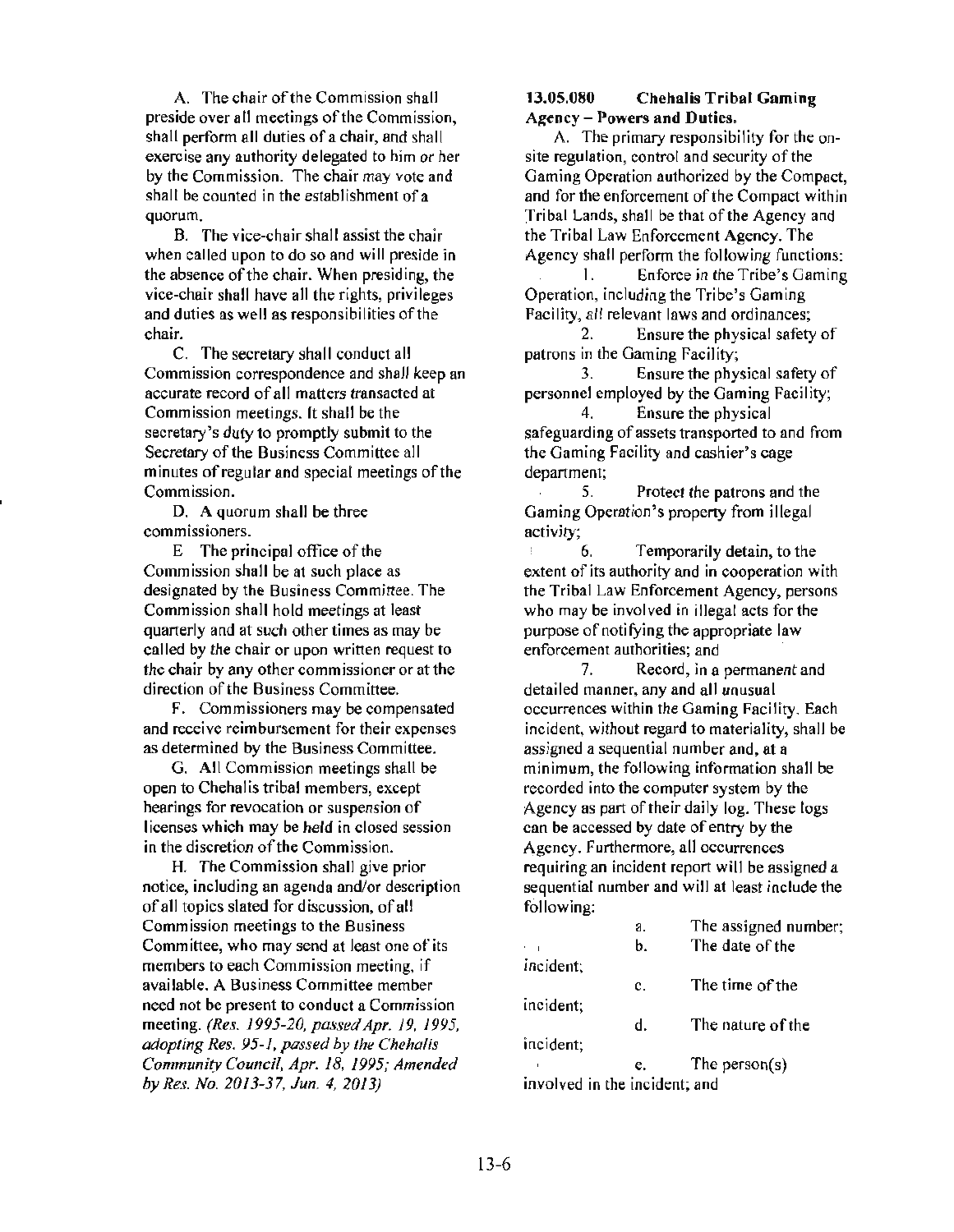f. The security department or Tribal Gaming Agency employees assigned.

8. Collect, audit, issue, and/or establish and collect fees, licenses, taxes, and pennits, subject to ratification by the Business Committee;

9. In an attempt to develop and foster a relationship in the enforcement of the provisions of the Compact, representatives of the State Gaming Agency and Tribal Gaming Agency shall meet, not less than on an annual basis, to review past practices and examine methods to improve the regulatory program created by the Compact. The meetings shall take place at a location selected by the Tribal Gaming Agency.

B. The Agency shall have the primary responsibility for the on-site regulation, auditing, controls and security of all Class I and II Gaming Operations authorized by the Tribe, including, but not limited to, the following areas as set forth in IGRA, and any tribal gaming ordinance as it now exists or may hereafter be enacted, for the following matters:

1. Conduct annual outside audits of the Gaming Operation;

2. Conduct other audits as authorized by the management contract, if any;

3. Ensure that the construction and maintenance of any Gaming Facility and the operation of that gaming is conducted in a manner which adequately protects the environment and public health and safety;

4. Ensure that background investigations are conducted on all primary management officials and key employees of the Gaming Operation, and that oversight of such officials and their management is conducted on an ongoing basis, including the issuance of tribal licensing for primary management officials and key employees of the Gaming Operation;

5. Establish standards whereby any person whose prior activities, criminal record, if any, or reputation, habits and associations pose a threat to the public interest or to the effective regulation of gaming or create or enhance the dangers of unsuitable, unfair or illegal practices and methods and

activities in the conduct of such gaming shall not be eligible for a license;

6. Notify the NIGC of the results of background checks before the issuance of any licenses;<br> $\frac{7}{1}$ 

Seek, where appropriate, certificates of self-regulation for Class II gaming activities under IORA;

8. Monitor and ensure enforcement of ordinance provisions, whether relating to regulations or law enforcement;<br>9. Adopt and issue interpretive

Adopt and issue interpretive rulings concerning the Compact, IGRA, and other applicable laws governing Class I and II gaming as applied to activities in the Gaming Facility.

C. The Agency shall have the primary responsibility for the on-site regulation, auditing, controls and security of all Class III Gaming Operations authorized by the Tribe and for the enforcement of the Compact, including, but not limited to, the following areas as set forth in the Compact and this chapter for the following matters, which referenced Compact provisions are incorporated herein by reference:

1. Nature, size and scope of Class III gaming, (Compact, Section 3).

2. Licensing and certification requirements, (Compact, Section 4).

*3.* Licensing and state certification procedures, (Compact, Section 5).

4. Tribal enforcement of Compact provisions, (Compact, Section 6). 5. Regulatory jurisdiction

relating to the enforcement of the provisions of the Compact, (Section 8).

6. Law enforcement jurisdiction  $\mathcal{L}_{\mathrm{eff}}$ relating to gambling, (Compact Section 9).  $, \ldots$  7. Enactment of regulations governing gambling, (Compact, Section 10), as provided in this chapter.

8. Adoption and issuance of interpretive rulings concerning the Compact, IGRA, and other applicable laws governing Class III gaming as applied to activities in the Gaming Facility.

9. Enforcement of public health and safety provisions, (Compact Section 14). 10. Provision for all audits required or pennitted under the Compact and/or the management contract, if any.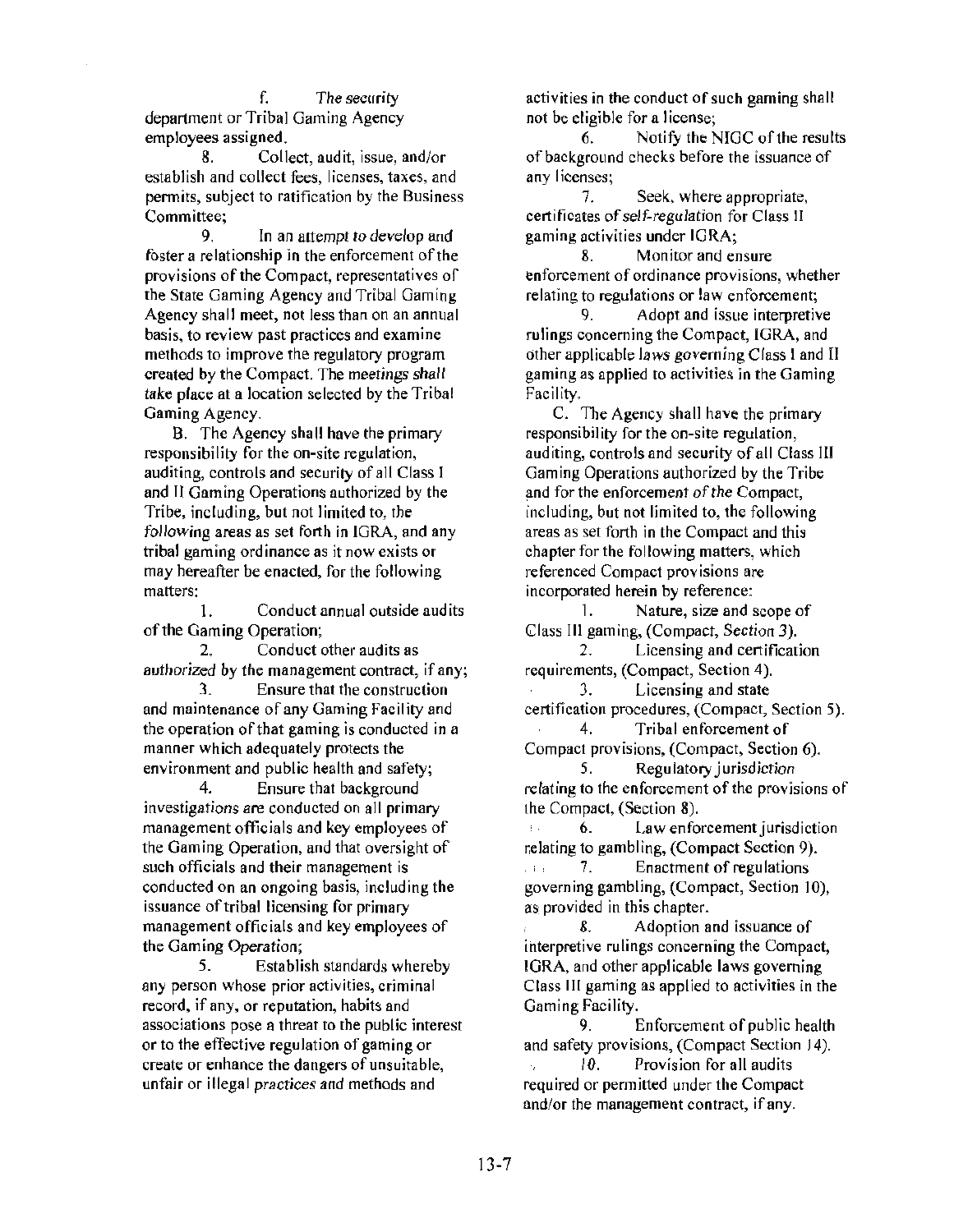D. For purposes of 18 USC 31166(d), for enforcing the provisions of the Compact with respect to certification and criminal conduct, and for protection of the public health, safety and welfare, and to the extent not inconsistent with other provisions of the Compact, RCW 9.46.075; 9.46.140; 9.46.155 9.46.170; 9.46.180; 9.46.185; 9.46.190; 9.46.196; 9.46.198; 9.46.220; 9.46.221; 9.46.222; 9.46.230; 9.46.240; as now or hereafter amended, to the extent such amendments concern the same subject matter as the herein referenced statutory provision, shall be applicable and incorporated herein as part of this chapter to provide consistency and equality between state and tribal law.

E. Not less than thirty (30) days prior to providing the proposed annual budget for the Tribal Gaming Agency set forth in 13.05.090 of this Chapter to the Business Committee for approval, the Executive Director of the Tribal Gaming Agency shall present such budget to the Tribal Gaming Commission for review and comment.

F. Additional Duties:

I. Advise the Business Committee on policy matters relating to tribal gaming and compliance with the Compact and applicable law;

2. Develop rules and regulations for carrying into effect the purposes and provisions of this chapter, IGRA, and the Compact, including enforcement provisions and penalties;

3. Review agreements with the State Gaming Agency to amend Compact Appendix A and Appendix X2 for the purpose of ensuring compliance with applicable Minimum Internal Control Standards or with the Compact, IGRA, or other applicable laws.

*(Res. 1995-20, passed Apr. 19, 1995, adopting Res. 95-1, passed by the Chehalis Community Council, Apr. 18, 1995; Amended by Res. No. 2013-37, Jun. 4, 2013)* 

### 13.05.090 Chehalis Tribal Gaming Agency - Executive Director.

The day-to-day operations of the Agency shall be administered by an executive director, who shall be the chief administrator and lead enforcement official for the Agency in

carrying out its powers and duties, and shall supervise other Agency employees in carrying out the purposes and provisions of this chapter. Subject to and within an annual budget approved by the Business Committee, the executive director shall employ such staff as he or she determines is necessary to carry out the purposes and provisions of this chapter. *(Res. 1995-20, passed Apr. 19, 1995, ad.opting Res. 95·1, passed by the Chehalis Community Council, Apr. 18, 1995; Amended by Res. No. 2013-37, Jun. 4, 2013)* 

## 13.05.100 Chehalis Tribal Gaming Agency - Employees.

A. The Agency shall employ qualified inspectors or agents under the authority of the Agency's executive director. Said inspectors shall be independent of the tribal Gaming Operation, and shall be supervised and accountable to the executive director.

B. All Tribal Gaming Agency personnel shall be Class III certified by the State Gaming Agency.

C. The Agency shall ensure that a tribal gaming inspector shall be present in the Gaming Facility during all hours of gaming operation, and shall have immediate access to any and all areas of the Gaming Operation for the purpose of ensuring compliance with the provisions of the Compact and applicable law. *(Res. 1995-20, passed Apr. 19. 1995, adopting Res. 95·1, passed by the Chehalis Community Council, Apr. 18, 1995; Amended by Res. No. 2013-37, Jun. 4, 2013)* 

### lJ.05.110 Chehalis Tribal Gaming Agency - Duty to Report.

A. The Agency shall submit regular summary reports containing both financial and operating information as provided by the Gaming Operation and collected by the Agency to the Business Committee and to the Gaming Commission at least once per quarter and not more than once per month.

B. All violation(s) of the provisions of the Compact or of applicable law by the Gaming Operation, a gaming employee, or any person on the Gaming Facility premises whether or not associated with the Gaming Operation shall be documented and all records of.such violations shall be available to the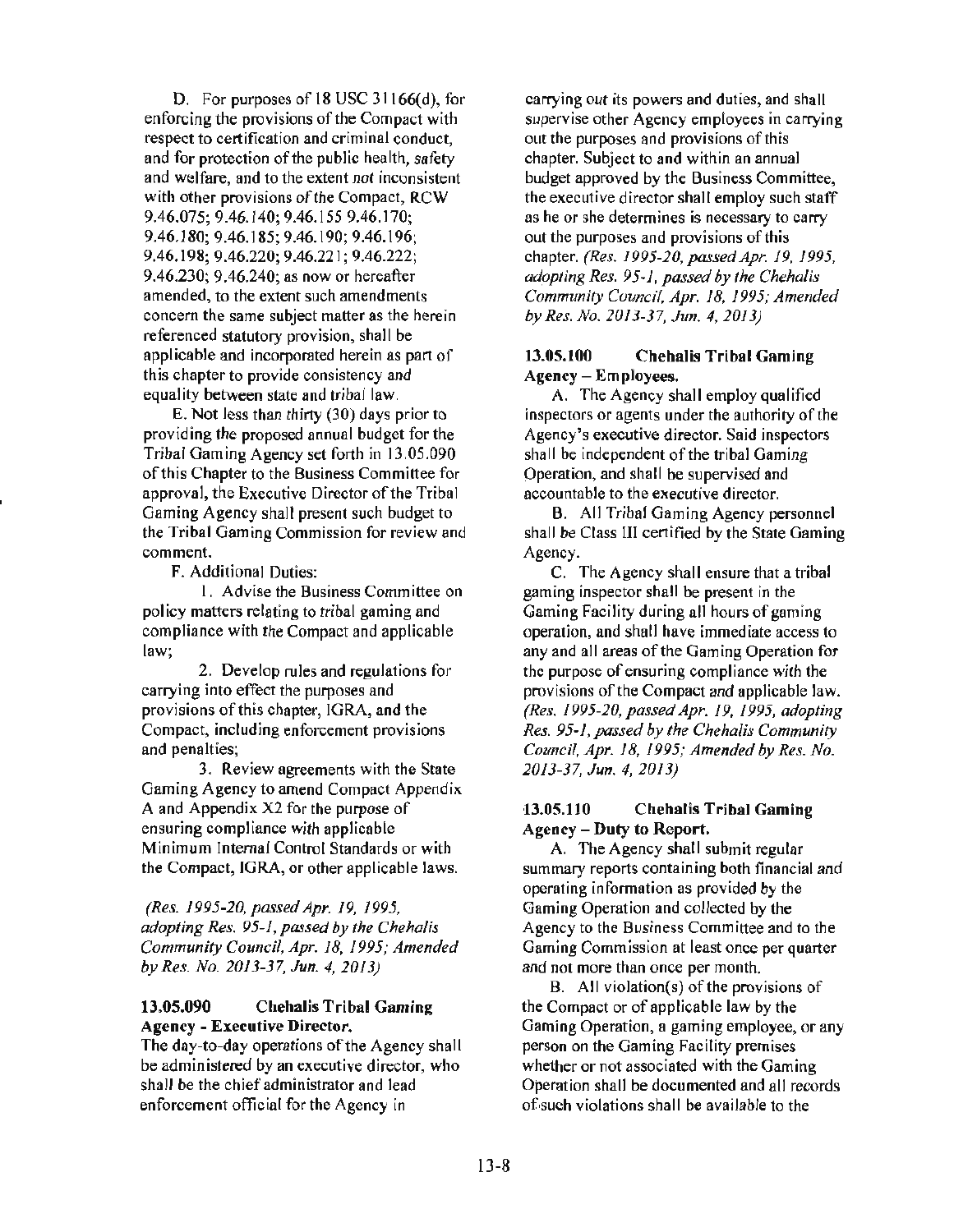State Gaming Agency for review on-site at the Agency office or shall be forwarded to the State Gaming Agency by request.

C. If requested by the Agency, the State Gaming Agency shall assist in any investigation initiated by the Tribal Gaming Agency and provide other requested services to ensure proper compliance with the provisions of the Compact, tribal ordinances, laws of the Tribe, or applicable laws of the state.

D. The Agency shall no less than quarterly make reports to the Business Committee covering such matters in connection with this chapter or as the Business Committee may otherwise more frequently require. *(Res. 1995-20, passed Apr. 19, 1995, adopting Res. 95-1, passed by the Chehalis Community Council, Apr. 18, 1995; Amended by Res. No. 2013-37, Jun. 4, 20 l 3)* 

## 13.05.120 Chehalis Tribal Gaming Agency - Activities Prohibited.

A. Chehalis Tribal Gaming Commissioners and employees of the Agency may not:

1. Serve as an officer, employee or manager of any organization, person, group, Tribe or entity which conducts gambling activities; except that Gaming Commissioners and Agency employees may serve as an officer, employee, or manager of any Chehalis tribal government department or enterprise that is not engaged in gambling activities; or

2. Receive or share in, directly or indirectly, profits of any gambling activity, other than authorized per capita payments or other general welfare programs; or

3. Be beneficially interested in any contract for the manufacture or sale of gambling equipment, services or devices, or the provision of independent consulting services in connection with a gambling activity; or

4. Participate in Class Il or Class Ill gambling within the Gaming Facility.

B. Gambling within Tribal Lands by any person acting other than as a player, or by any party, partnership, entity, firm, and/or corporation is prohibited and declared unlawful except when authorized by the Tribe by ordinance or resolution and conducted

pursuant to the control, rules and regulations of the Agency, as well as IGRA and rules and regulations promulgated thereunder. *(Res. 1995-20, passed Apr. 19, 1995, adopting Res. 95-1, passed by the Chehalis Community Council, Apr. 18, 1995; Amended by Res. No. 2013-37, Jun. 4, 2013)* 

### 13.05.130 Chehalis Tribal Gaming Agency - Enforcement, Investigations and Sanctions.

The Agency, in order to ensure the compliance of Gaming Operations with the provisions of applicable laws, codes, ordinances, rules and/or regulations:

A. Shall have free access to all gaming premises, employees, books and records at any time and for any purpose related to performance of its functions hereunder;

B. May deny an application for or suspend or revoke any license or permit issued by it, for any reason or reasons it deems to be in the Tribal or public interest;

C. Shall investigate any reported violation of the Compact and shall require the Gaming Operation to correct the violation upon such terms and conditions as the Agency determines are necessary.

D. May impose fines and other sanctions within the jurisdiction of the Tribe against a gaming employee, or any other person directly or·indirectly involved in, or benefiting from, the Gaming Operation, such fines not to exceed five thousand dollars (\$5,000) per violation for any violation of this chapter, IGRA and/or the Compact, including rules and regulations promulgated thereunder; and

E. Any action taken by the Agency under this subsection shall be reduced to writing with a copy delivered to the affected organization or person(s), who may appeal the action to the Commission within ten (10) days of receipt of notice thereof. The Commission shall conduct a hearing and determine the appeal of the action at a time in their discretion, as well as prescribe the procedures for the hearing. The decision of the Commission may be appealed to: the Chehalis Business Committee, so long as.:the appeal is filed within five days of the <Commission's written decision. The imposition of the sanction shall be in full force and effect unless reversed finally by the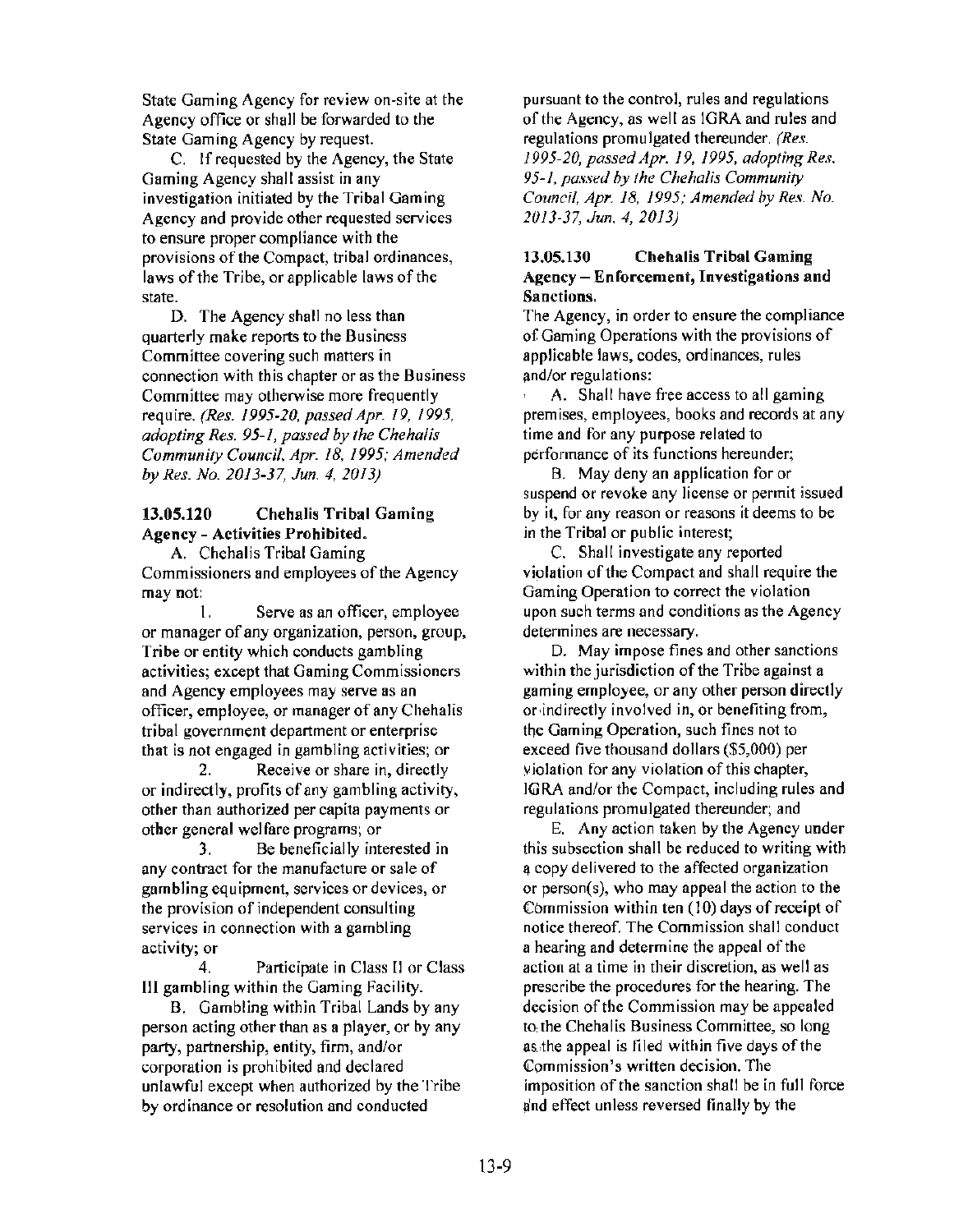Chehalis Business Committee. *(Res. 1995-20, passed Apr. 19, 1995, adopting Res. 95-1, passed by the Chehalis Community Council, Apr. 18, 1995; Amended by Res. No. 2013-37. Jun. 4. 2013)* 

#### 13.05.140 Chehalis Tribal Gaming Agency - Licensing.

A. The Agency shall license one Class Ill Gaming Operation within the Gaming Facility, located on Tribal Lands for the operation of any Class Ill games as authorized pursuant to Section III, G of the Compact, and shall issue a separate license for Class 11 gaming at a separate Gaming Facility in the Tribe's Hotel located on Tribal Lands in accordance with Chehalis Tribal Code Section 13.05.220 below.

I. The Gaming Operation and Gaming Facility authorized by the Compact shall be licensed by the Agency in conformity with the requirements of the Compact prior to commencement of operation, and annually thereafter.

2. Verification of this requirement shall be made by the Tribal Gaming Agency and the State Gaming Agency through a joint pre-operation inspection conducted not later than ten  $(10)$  days prior to the scheduled opening to the public, pursuant to Section IV, A of the Compact.

8. The Tribe shall have the sole proprietary interest and responsibility for the conduct of any Class II and Class 111 gaming activity.

I. The Tribe shall be entitled to contract for management of the Gaming Facility and Gaming Operation.

2. Such contract shall subject the manager to the terms of the Compact, including annual certification and licensing.

C. No license shall be issued for a Gaming Facility unless the Agency determines that its construction has been completed in a manner which adequately protects the environment and public health and safety. One of the conditions of such license shall be that the facility also be maintained and the gaming so operated as to continue to meet this standard.

D. The Agency shall require a tribal license for primary management officials, key

employees, vendors, and all other individuals or entities required under the Compact with respect to the Gaming Operation on Tribal Lands, with prompt notification to the NIGC of the issuance of such license. The Tribe shall not employ an individual in a primary management official or key employee position who does not have a license after 90 days of beginning work at the gaming operation.

I. The following notice shall be placed on the Tribe's license application form for a key employee or a primary management official before it is filled out by an applicant: "In compliance with the Privacy Act of 1974, the following information is provided: Solicitation of the information on this form is authorized by 25 U.S.C. §§ 2701 *et seq.* The purpose of the requested information is to determine the eligibility of individuals to be granted a gaming license. The information will be used by the Tribal gaming regulatory authorities and by the National Indian Gaming Commission members and staff who have need for the infonnation in the performance of their official duties. The information may be disclosed by the Tribe or the NIGC to appropriate Federal, Tribal, State, local, or foreign law enforcement and regulatory agencies when relevant to civil, criminal or regulatory investigations or prosecutions or when pursuant to a requirement by a tribe or the NIGC in connection with the issuance, denial, or revocation of a gaming license, or investigations of activities while associated with a tribe or a gaming operation. Failure to ~onsent to the disclosures indicated in this notice will result in a tribe being unable to license you for a primary management official or key employee position." The disclosure of your Social Security Number (SSN) is voluntary. However, failure to supply a SSN may result in errors in processing your application."

2. The following additional notice shall be placed on the application form for a key employee or a primary management official before it is filled out by an applicant: '~A false statement on any part of your license application may be grounds for denying a license or the suspension or revocation of a jicense. Also, you may be punished by fine or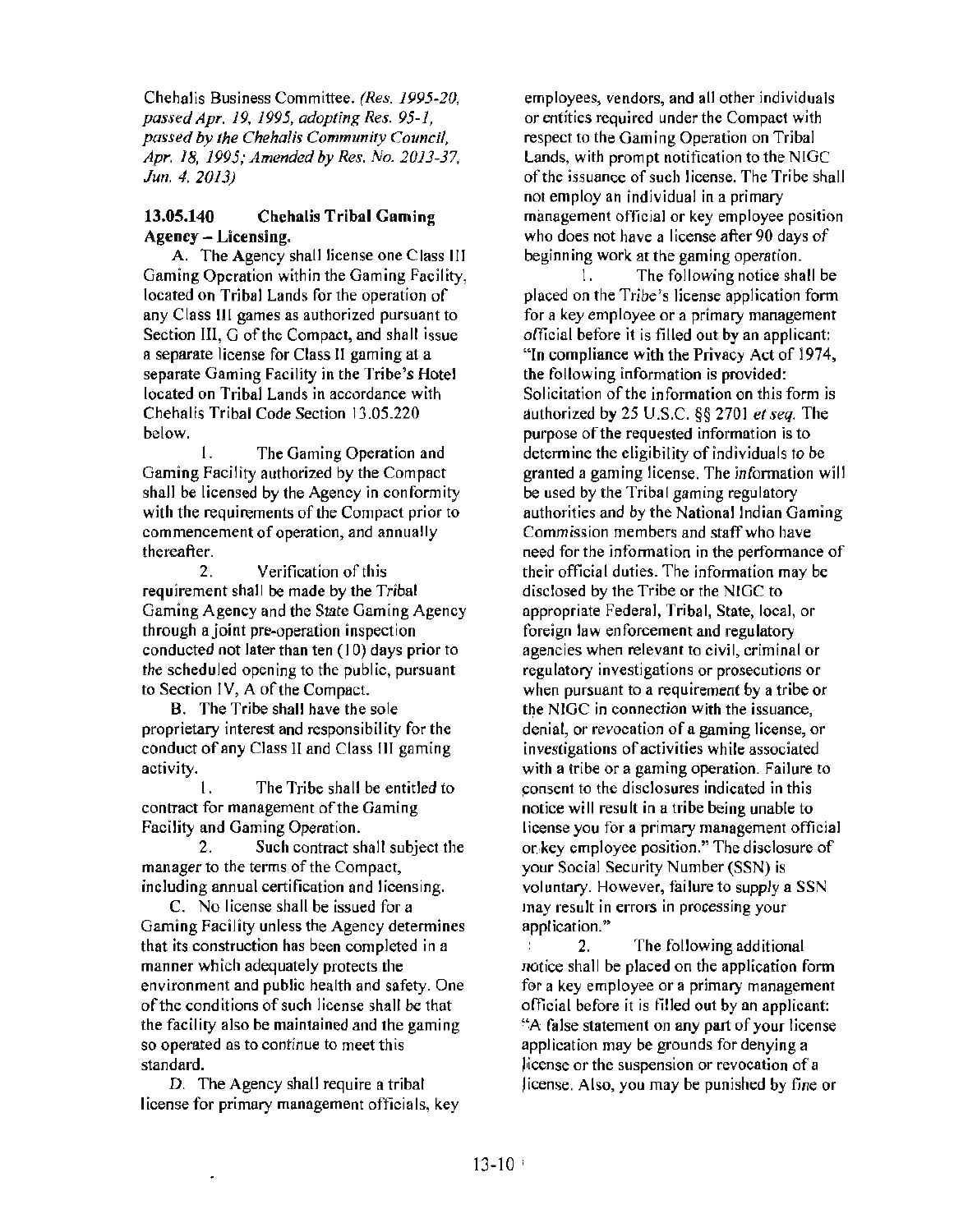imprisonment (U.S. Code, title 18, section 1001)."

E. I. The Agency shall cause background investigations to be conducted on the primary management officials and key employees of the Gaming Operation on Tribal Lands, as mandated by IGRA. Such background investigations shall be according to requirements that are at least as stringent as those in 25 CFR Parts 556 and 558 and as those parts are hereafter amended. The Agency shall promulgate rules and regulations establishing a background investigation procedure and ensure that background investigations are conducted on all persons and entities set forth in Part (d) above and that oversight of such officials and their management is conducted on an ongoing basis; and includes a standard whereby any person whose prior activities, criminal record, if any, or reputation, habits and associations pose a threat to the public interest or to the effective regulation of gaming, or create or enhance the danger of unsuitable, unfair, or illegal practices and methods or activities in the conduct of gaming, shall not be eligible for employment.<br>2.

In conducting the background investigation, the Agency shall obtain from each primary management official and key employee all of the following information: a. Full name, other names used (oral or written), social security number, birth date, place of birth, citizenship, gender and all languages spoken and/or written);

b. Currently, and for the previous five *(5)* years, business and employment positions held, ownership interests in those businesses, business and residential addresses, and driver's license numbers;

c. The names and current addresses of at least three (3) personal references, including one ( l) personal reference who was acquainted with the applicant during each period of residence listed under paragraph (e)(2)(B) of this section;

d. Current business and residential telephone numbers, and all cell phone numbers;

e. A description of any existing and previous business relationships with other tribes, including any ownership interests in the businesses;

 $\left\{ \cdots\right\}$ 

f. A description of any existing and previous business relationships with the gaming industry generally, including ownership interests in the businesses;

g. The name and address of any licensing or regulatory agency with which the person has filed an application for a license or permit related to gaming, whether or not such license or permit was granted;

h. For each felony for which there is an ongoing prosecution or a conviction, the charge, the name and address of the court involved, and the date of disposition, if any;

i. For each misdemeanor conviction or ongoing misdemeanor prosecution (excluding minor traffic violations) within 10 years of the date of the application, the name and address of the court involved and the date of disposition, if any;

j. For each criminal charge (excluding minor traffic charges). whether or not there is a conviction, if such criminal charge is within 10 years of the date of the application, and is not otherwise listed pursuant to paragraphs (e)(2)(H) or (e)(2)(1) of this Section, the criminal charge, the name and address of the court involved, and the date of disposition, if any;

k. The name and address of any licensing or regulatory agency with which the person has filed an application for an occupational license or permit, whether or not such license or permit was granted;

I. A photograph m. Any other information the Tribe deems relevant; and

n. Fingerprints obtained in accordance with procedures adopted by the Tribe pursuant to 25 C.F.R. § 522.2(h).

3. When a primary management official or key employee is employed by the Tribe, a complete application file, containing all of the information listed in CTC §  $13.05.140.E.2$  shall be maintained.

4. In conducting a background investigation, the Agency shall keep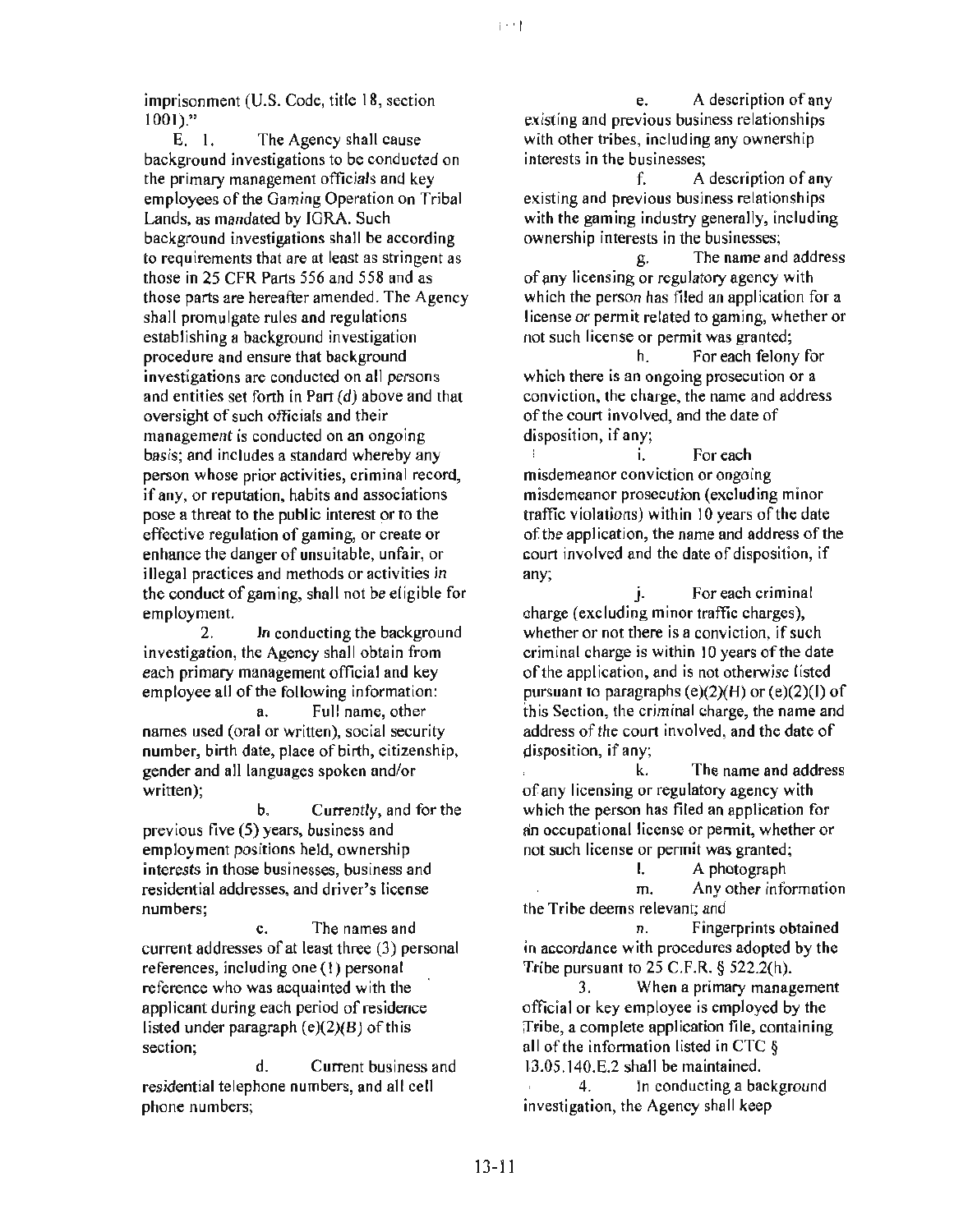confidential the identity of each person interviewed in the course of the investigation.

F. Before issuing a license to a primary management official or a key employee, the Agency shall create and maintain an investigative report for each background investigation of such primary management official or key employee, which shall include all of the following information:

1. Steps taken in conducting the investigation;

2. Results obtained;

3. Conclusions reached; and

4. The basis for those

conclusions.

G. I. Before issuing a license to a primary management official or key employee, the Agency shall prepare a notice of results of the applicant's background investigation to submit to the NIGC. The notice of results must be submitted to the NIGC no later than 60 days after the applicant begins working for the Tribe.

2. The notice of results shall include the following information:

a. The applicant's name, date of birth, and social security number; b. The date on which the applicant began, or will begin, working as a

primary management official or key employee; c. A summary of the

information presented in the investigative report, including:

1. licenses that have previously been denied;

ii. gaming licenses that have been revoked, even if subsequently reinstated;

111. every known criminal charge brought against the applicant within the last 10 years of the date of the application; and

iv. every felony offense of which the applicant has been convicted or any ongoing prosecution; and d. A copy of the eligibility determination made in accordance with CTC § 13.05.080.B.5.

H. The Agency must reconsider a license application for a primary management official or key employee if it receives a statement of itemized objections to issuing such a license

from the NIGC, and those objections are received within 30 days of the NIGC receiving a notice of results of the applicant's background investigation. The Agency shall take the NIGC's objections into account when reconsidering a license application. If the Agency has issued a license to a primary management official or key employee before receiving the NIGC's statement of objections, notice and a hearing shall be provided to the licensee.

· I. The Agency shall notify the NIGC of the issuance of a license to a primary management official or key employee within 30 days of issuance. When the Agency does not issue a license to an applicant for a primary management official or key employee position, or revokes a previously issued license after reconsideration, it shall: Notify the NIGC; and Forward copies of its eligibility determination and notice of results of the applicant's background investigation to the NIGC for inclusion in the lndian Gaming Individuals Record System.

J. If after the issuance of a gaming license, the Agency receives reliable information from the NIGC or other reliable source(s) that a licensee does not meet the standard established under Part (e) above, or other rules and regulations promulgated thereunder, the Agency shall immediately suspend his or her license and, provide the licensee with written notice of suspension and proposed revocation; including notifying the licensee of a time and a place for a hearing on the proposed revocation of the license and after notice and hearing, may revoke such license. By regulation, the Agency may set grounds for I icense suspension, revocation, and denial, including the above-referenced standard and such other grounds as it deems appropriate.

K. The right to a revocation hearing vests only when a license is granted under an ordinance approved by the NIGC Chair. Following a revocation hearing, the Tribe shall decide whether to revoke or reinstate the license at issue. The Tribe shall notify the NIGC of its decision to revoke or reinstate a license within 45 days of receiving notification from the NIGC that a primary management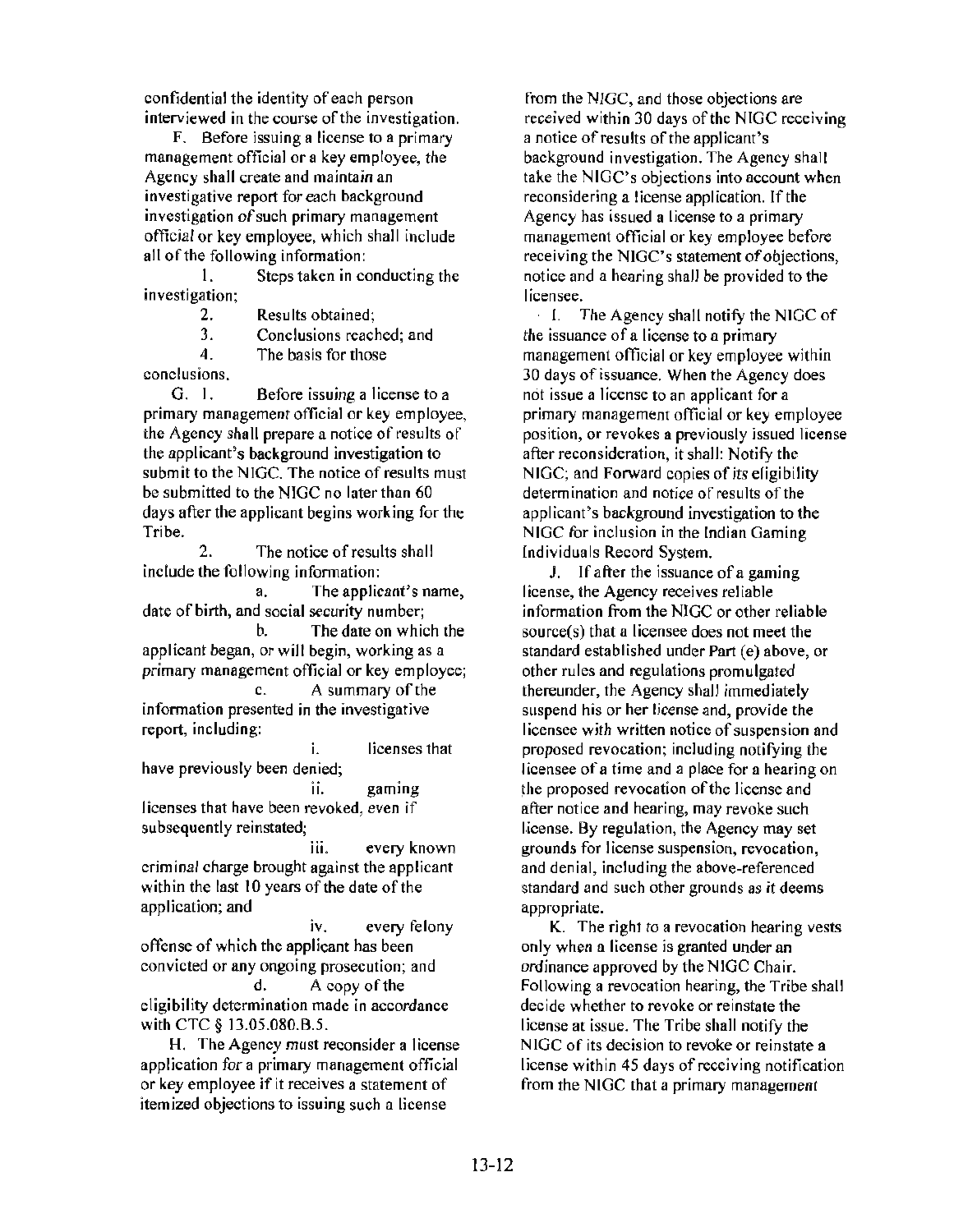official or key employee is not eligible for employment.

L. No license shall be required for Class I gaming on Tribal Lands.

M. No license shall be issued for a gaming activity managed or operated by any person or entity other than the Tribe, except state and tribally licensed Washington State lottery retailers.

N. Additional procedures for license application and review shall be set forth in regulations to be promulgated by the Agency. All licenses shall be for one year only and renewable upon review and approval of the Agency, as set forth in its regulations.

0 . The Agency shall adopt, as a minimum, those standards in Section V(A) through (N) of the Compact, pertaining to Licensing and State Certification Procedures.

P. The Agency shall license all nongaming employees, whom shall be licensed through the Agency and be issued tribal licenses accordingly,

Q. The Agency may adopt all or part of any licensing standard for non-gaming employees, pursuant to this chapter or rules and regulations of the Agency.

R. The Agency shall maintain a complete application file containing the information listed under 25 C.F .R. § 556.4(a)( I) through ( 14) or as hereafter amended for all primary management officials and key employees. The Agency shall retain, for no less than three years from the date a primary management official or key employee is terminated from employment with the Tribe, the primary management official or key employee's: applications for licensing; investigative reports, and eligibility determinations. *(Re.s. 1995-20, passed Apr. 19, 1995, adopting Res. 95-1, passed* by *the Chehalis Community Council, Apr. 18, 1995; Amended by Res. No. 20 I 3-37, Jun. 4, 2013)* 

#### 13.05.150 Chehalis Tribal Gaming Agency - Audits.

A. Annual outside audits of Class II and Class Ill gaming on Tribal Lands, which may be encompassed within existing independent tribal audit systems, shall be provided by the Tribe to the NIGC.

B. All contracts for supplies, services, or concessions for a contract amount in excess of twenty-five thousand dollars (\$25,000) annually (except contracts for professional, legal, or accounting services) relating to Class II or Ill gaming shall be subject to such independent audits.

C. The Agency shall apply the annual audit and other report requirements of Appendix A, Section *5* of the Compact, herein included by reference, as minimum audit standard of the Agency.

. D. The Agency shall perform such other audits as permitted by the management contract, if any. *(Res. 1995-20, passed Apr. 19, 1995, adopting Res. 95-1, passed by the Chehalis Community Council, Apr. 18, 1995; Amended hy Res. No. 2013-37, Jun. 4, 2013)* 

#### 13.05.160 Rulemaking.

To meet its responsibility for the on-site regulation of gaming, the Agency is hereby empowered to issue certain rules and regulations without the approval of the Business Committee, which shall have the force of tribal law, and both the Commission and the Agency are hereby empowered co develop and propose other rules and regulations concerning the regulation of gaming for consideration and approval by the Business Committee:

A. The Agency may issue the following types of rules and regulations without the approval of the Business Committee:

I. Written rulings and advisories interpreting and enforcing the requirements of the Compact, IGRA, and other applicable laws and regulations as applied to a particular activity which is occurring in the Gaming fiacility or which is proposed by the Gaming Operation.

2. Technical Amendments to Agency-issued rules and regulations or to Compact provisions governing Standards of Operation and Management, including Appendices "A," "X2," and similar appendices of.the Compact; but only if: (i) the technical amendments are necessary to maintain compliance with Minimum lnternal Control Standards under applicable federal law or regulation; and (ii) the amendments are approved in writing by both the Agency's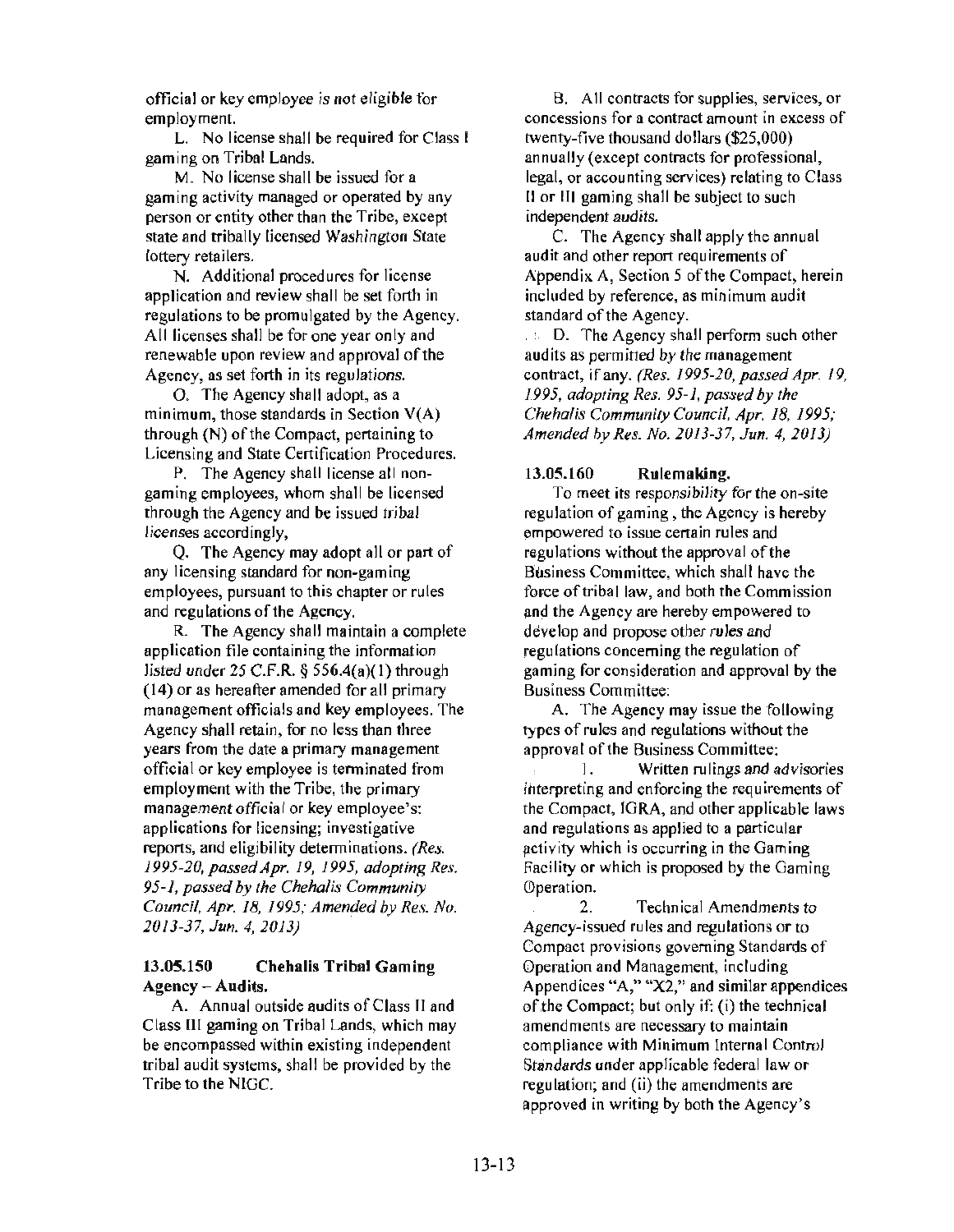Executive Director and the authorized representative of the State Gaming Agency.

B. All proposed rules or regulations other than those issued by the Agency under Part (a) of this subsection shall be reviewed and enacted according to the following procedure:

I. When the Commission develops a proposed rule or regulation, the Commission shall consult with the Agency Executive Director or his/her designee regarding the proposed rule or regulation before presenting the proposed rule or regulation to the Business Committee.

2. When the Agency develops a proposed rule or regulation, the Agency Executive Director shall first present the draft rule or regulation to the Commission for review and comment before presenting the proposed rule or regulation to the Business Committee. The Commission shall review and comment on the proposed rule or regulation within thirty (30) days. Should the Commission recommend any changes to the proposed rule or regulation, the Agency shall either incorporate the changes in the proposed rule or regulation, or prepare a separate summary of the Commission's recommendations. The Agency shall then present either the revised proposed rule or the original proposed rule and summary of the Commission's recommendations to the Business Committee for consideration. Should the Commission fail to review or comment on the proposed rule or regulation within thirty (30) days, the Agency may present the proposed rule to the Business Committee without review or comment from the Commission.

3. The Business Committee shall review all proposed Tribal Gaming Agency and / or Commission internal administrative procedures relating to the day to day functions of those bodies, but not rules or regulations relating to gaming operations, and take any action it deems appropriate, including without limitation enacting the proposed administrative procedure, enacting a revised administrative procedure, declining to enact the proposed administrative procedure, or referring the proposed admin istrative procedure to the Commission, the General

Council, or any other advisory body for further review and comment.

#### 13.05.170 Allocation of Net Revenues.

A. Net revenues from Tribal gaming shall be used only for the following purposes:

1. To fund Tribal government operations or programs;

 $\sqrt{2}$ , To provide for the general welfare of the Tribe and its members;

3. To promote Tribal economic development;

4. To donate to charitable organizations; or

, 5. To help fund operations of local government agencies.

B. Per capita distributions of net revenues shall be made pursuant to a Revenue Allocation Plan approved by the Secretary of the Interior or his/her designee as required by federal law.

#### 13.05.180 Grievances.

Complaints may be presented to the Agency in accordance with its rules and regulations now in effect, or hereinafter adopted and/or amended. *(Res. 1995-20, passed Apr. 19, 1995, adopting Res. 95-1, passed by the Chehalis Community Council, Apr. 18, 1995; Amended by Res. No. 2013-37, Jun. 4, 2013)* 

13.05.190 Concurrent Jurisdiction.  $\therefore$  The Agency and the State Gaming Agency shall have concurrent jurisdiction to investigate violations of the provisions of the Compact, and to bring administrative charges in accordance with tribal laws and the prpvisions of Chapter 9.45 RCW, Chapter 34,05 RCW and Chapter 230-50 WAC, against any individual or business entity that is licensed by the Agency or certified by the State Gaming Agency in accordance with the Compact. *(Res. 1995-20, passed Apr. 19, 1995, adopting Res. 95-1, passed by the Chehalis Community Council, Apr. 18, 1995; A'l'!'lended by Res.* No. *2013-37, Jun. 4, 2013)* 

#### 13.05.200 Law Enforcement Jurisdiction Relating to Gambling  $-$ Investigative Authority.

. The Agency, Tribal Law Enforcement Agency, the Thurston and Grays Harbor